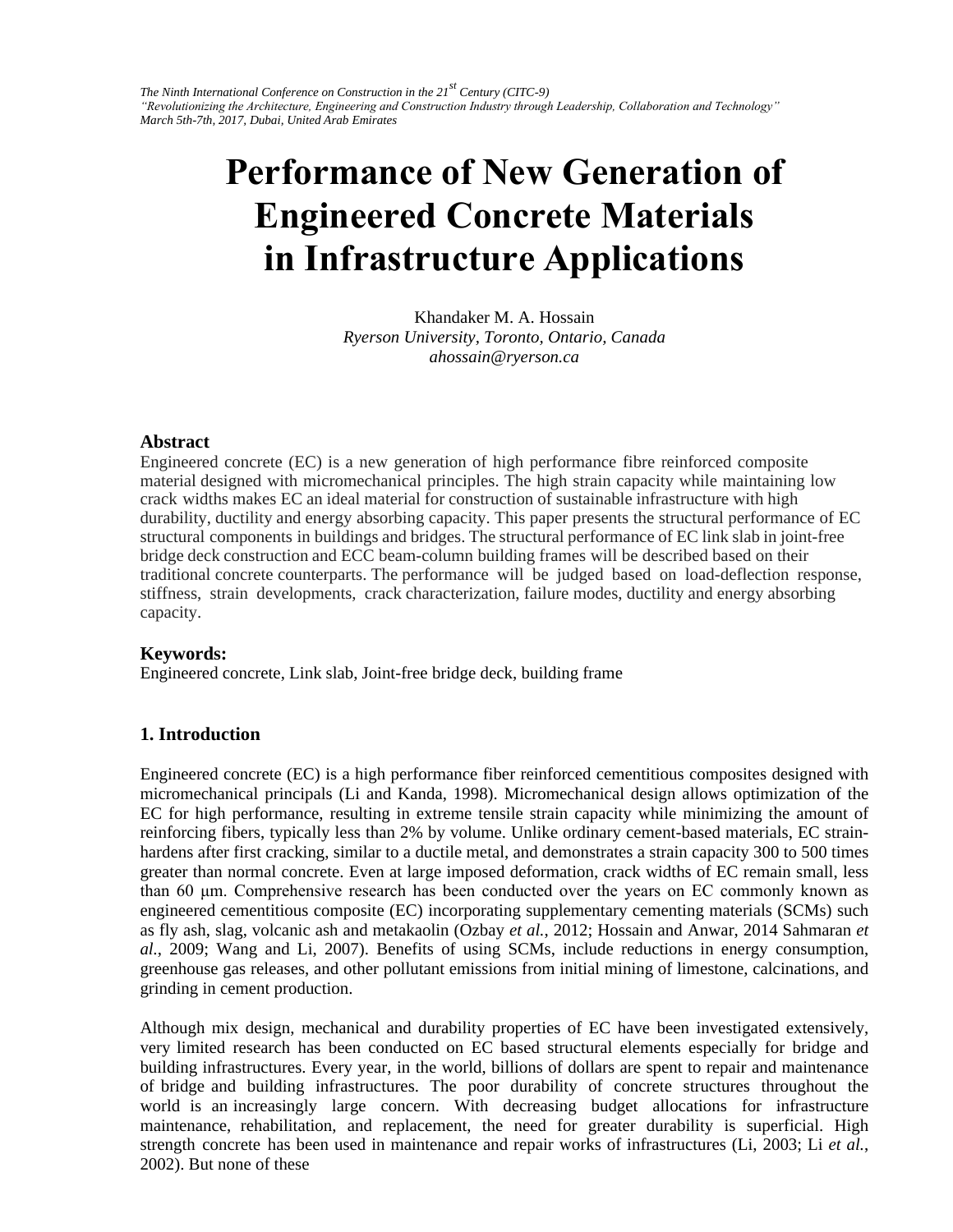solutions target the inherent shortfall of concrete brittleness causing cracking which allows salt water to corrode reinforcing bars and finally leads to structural failure.

With intrinsically tight crack width and high tensile ductility, EC represents a new generation of highperformance concrete material that offers significant potential to naturally resolving the durability problem of reinforced concrete structures (Li, 2003). The combination of greener material, deterioration resistance, decreased maintenance and extended life cycle suggests that the sustainability of EC based infrastructure will be far superior to those with conventional concrete. Over the last 15 years, research at Ryerson University have been devoted to developing sustainable high performance concretes (including selfconsolidating concrete 'SCC' and EC) and innovative structural systems/construction technologies (Hossain, 2013; Ozbay *et al.*, 2012; Hossain and Anwar, 2014; Sahmaran *et al.*, 2009; Hossain et al., 2015). Design guidelines incorporating structural performance and serviceability of EC based structural elements are not available in Codes. Lack of research studies warrants investigations on to understand the structural behavior of EC based structural elements compared their conventional concrete counterparts in order to develop design guidelines and specifications.

This paper presents the structural performance of EC based structural components in building and bridge structures. A joint-free bridge deck concept using EC link slab connecting adjacent simply supported girders (Fig.1) replacing mechanical expansion joints (a major source of bridge deterioration requiring constant maintenance and replacement) can solve durability problems, extend service life and save millions of dollars (Alampalli and Yannotti, 1998; Gilani, 2001; Wolde-Tinsae and Klinger 1987; Caner and Zia, 1998; Lepech and Li, 2009). The use of EC based frame can also enhance the ductility, energy absorbing capacity and durability of framed building systems.



**Figure 1: Joint-free bridge deck with link slab** 

The high strain capacity while maintaining low crack widths of EC make it an ideal material for the link slab and building frame application (Li, 1993; Li, 1998; Sahmaran *et al.*, 2010; Fischer and Li, 2003). Lack of research studies warrants extensive research investigations on structural performance of such EC based new structural systems for their implementation construction (Hossain *et al*., 2015). The structural performance of EC based link slab in joint-free bridge deck construction and EC beam-column building frames will be described compared to their traditional SCC counterparts based on load-deformation response, stiffness, strain developments, crack characterization, failure modes, ductility and energy absorbing capacity.

# **2. Investigations**

Comprehensive research consisting of experimental and theoretical investigations is in progress to study the structural performance of different types of building and bridge structural elements incorporating EC and other types of concretes under monotonic, cyclic and fatigue loading conditions. Experimental results of link slab (used for joint-free bridge construction) and one-story beam-column frame (for building construction) made of EC and a conventional SCC are the subject matter of this paper.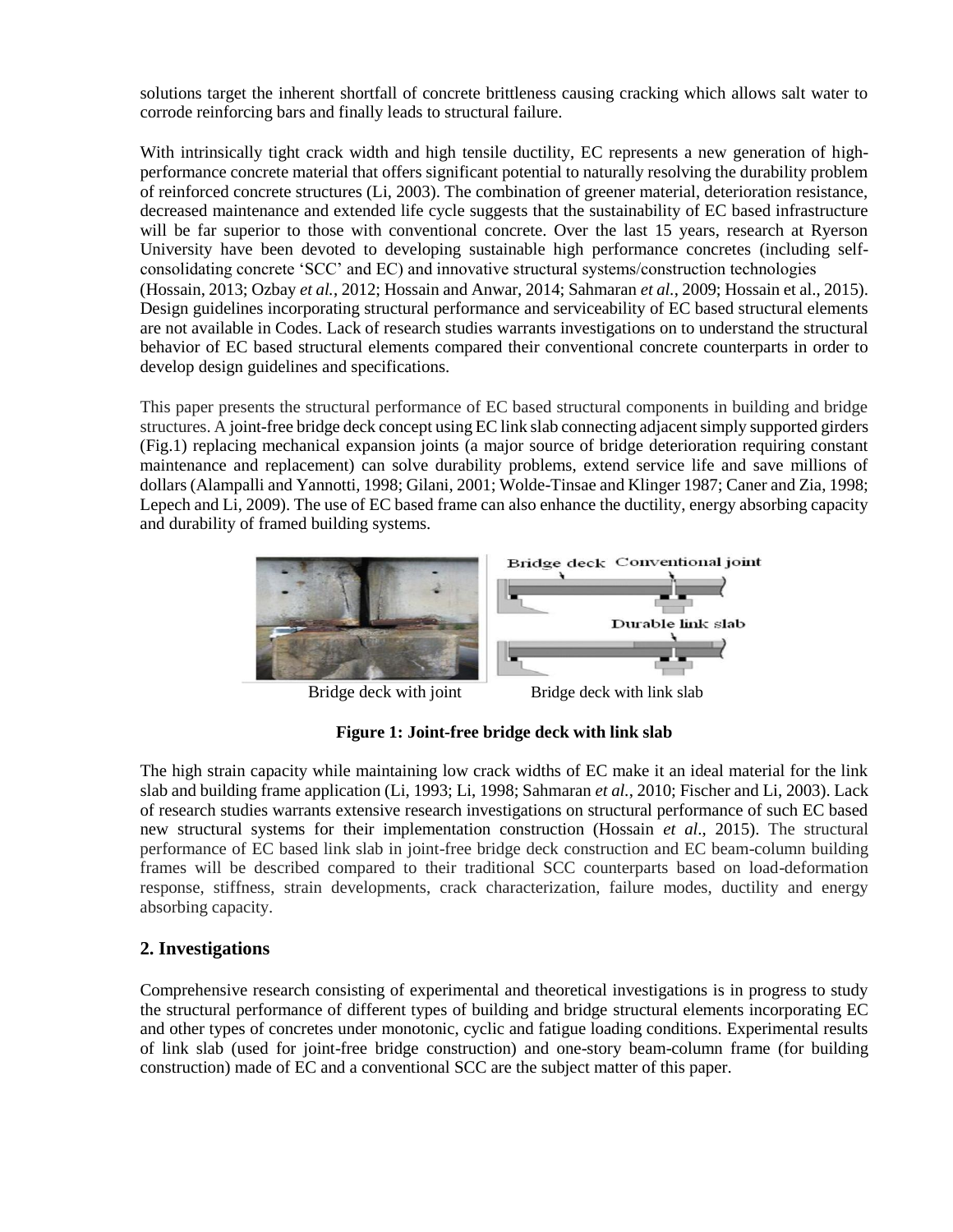## **2.1 Investigation on Beam-Column Frame**

Research had been conducted to study the behaviour of flexure critical reinforced beam-column frame subjected to in-plane monotonic lateral loading. Model frames of approximately  $1/3^{rd}$  scale were made using EC and control self-consolidating concrete (SCC). These flexure critical frames (designed with flexure and shear reinforcements) fixed at the base were tested to induce flexure dominated failure.

## **2.1.1 Geometric dimensions of frame specimens and reinforcement details**

Model frames of approximately  $1/3^{rd}$  scale of prototype (having rectangular beam and column) were constructed and tested. Figure 2 shows a typical frame connected (fixed) to a strong base beam. Strong base beam footing was rigidly fixed to the strong floor of the Structural Laboratory. Figure 2 shows the geometric dimensions and reinforcement details of frames.120 x 160 mm beams/columns having shear/tie ( 6 mm bar at 100 mm c/c) and main (4, 10 mm bar for beam and 4, 15 mm bar column) reinforcements were used (Fig. 2). The heavily reinforced strong base beam footing acted as a means to rigidly fix the frame at the base of the column. The base footing was 2210 mm long and 300 mm x 500 mm in cross-section. It had two 204 mm x 160 mm rectangular vertical holes to accommodate column to be rigidly fixed to the base. It also has four 40 mm dia vertical holes for connecting to the strong floor of the lab through threaded rods. It also had two 40 mm lateral holes to connect frame specimens to the base footing. Overall, the base beam footing served as a rigid support to frame at the bases of the column.



**Figure 2: Typical beam-column frame and test set-up with instrumentation**

# **2.1.2 Material properties and construction model frame**

The materials used in the production of EC mixture were Type 10 Portland cement (ASTM Type I), fly ash, silica sand with 110 μm average grain size, polyvinyl alcohol (PVA) fibers (with a diameter of 39 m and a length of 8 mm) and a polycarboxylic-ether type high-range water-reducing admixture (HRWRA). The EC mix had cement (C): fly ash (FA): silica sand ratio of 1:1.2: 0.80 by mass, 26 kg/m<sup>3</sup> of PVA, 5.4 kg/m<sup>3</sup> of HRWRA and water to binder (w/(C+FA) ratio of 0.27. A commercial SCC consisted of 10 mm stone aggregate, sand, Portland cement, silica fume and air-entraining admixture was used. For each 30 kg prepackage bag, 2.4 liter of water was added and mixed to produce SCC.

Immediately after mixing, flowable SCC or EC wwas poured into wooden formwork and the frames were cast horizontally without any consolidation. Control specimens for each types of concrete in the form of cylinders and beams were also cast at the same time. All frames with control specimens were cured until the age of testing (for 28 days) using wet burlaps in the laboratory conditions with a relative humidity and temperature of 50%  $\pm$  2.5% and 24  $\pm$  2°C, respectively. Mean compressive and flexural strength of SCC at the age of testing were 50.6 MPa and 4.5 MPa, respectively while 63.5 MPa and 6.1 MPa, respectively for EC. The mean value of yield strength for 10 mm, 15 mm and 6 mm bars were 527 MPa, 478 MPa and 429 MPa, respectively while yield strain were 2240, 2310 and 2245 microstrain, respectively.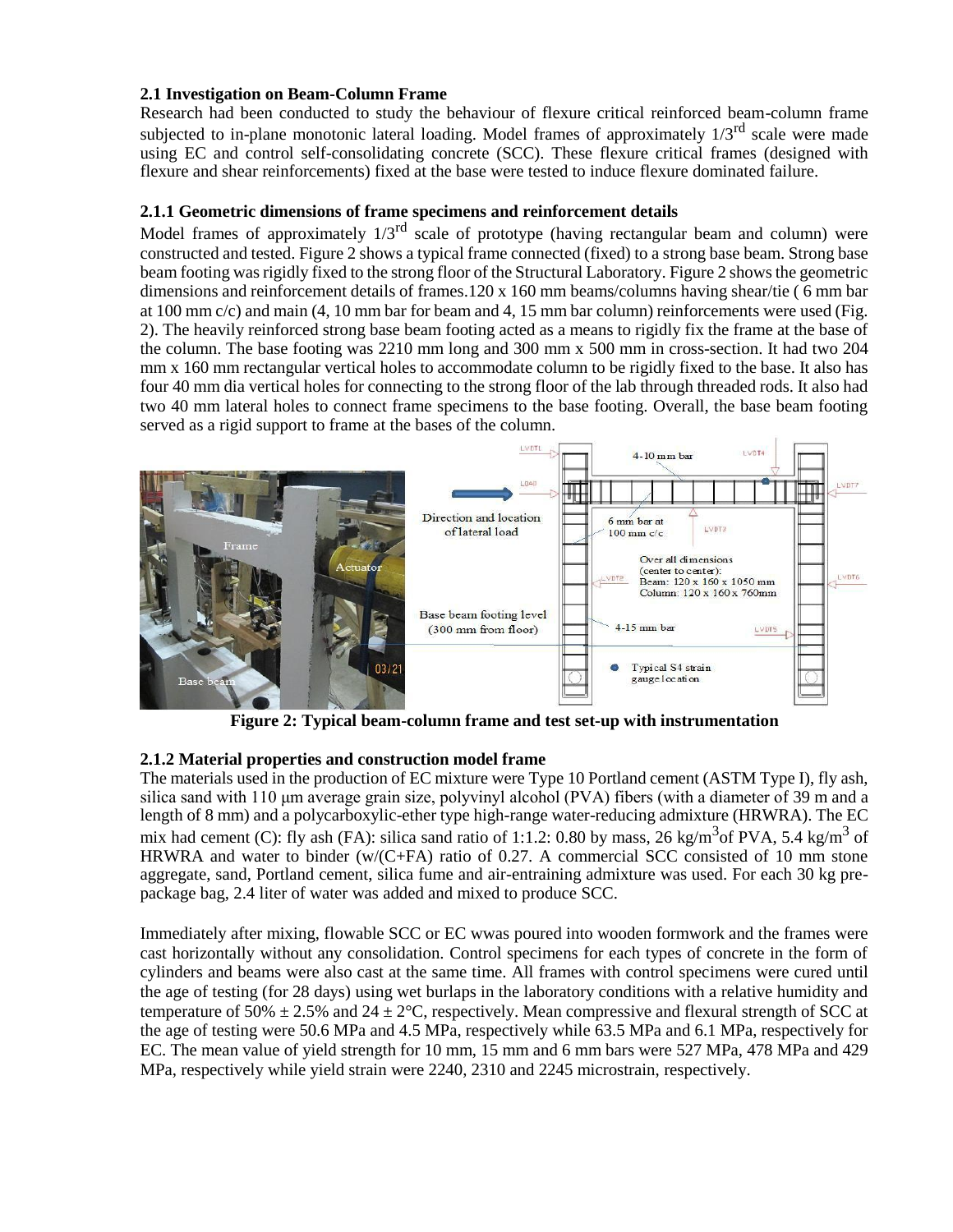## **2.1.3 Frame instrumentation, test set-up and testing**

Strain gauges were installed on the longitudinal (main) reinforcements and concrete surface at critical locations. Seven linear voltage displacement transducers (LVDTs) designated as (LVDT1 to LVDT7) were used to measure deflection as shown in Figure 1. The monotonic lateral loading was applied at the level of the beam by a hydraulic actuator at (test set-up shown in Figure 1) and loading continued until failure of frame specimens. During loading history, deflection and steel/concrete strain developments were recorded by a computer aided data acquisition system. The crack development and failure modes were visually observed during testing and crack's width was measured using a crack scope.

## **2.1.4 Analysis of structural performance of frames**

Lateral load-top deflection (LVDT 7) curves are presented in Fig. 3(left). The slope change in the response indicated crack formation/initiation or yielding of reinforcing bars. EC frame exhibited 30% higher strength, 25.9% higher deflection and 46% higher column rotation than its SCC counterparts. Table 1 summarizes load, deflection and strain characteristics. The strength/load capacity enhancement seemed to be proportional to the % increase in concrete strength (EC compressive strength was 26.7% higher than SCC while tensile strength was 33% higher than SCC).

| Frame      | Load (kN) and deflection (mm) |                                       |                                                     | Strain (micro-strain)      |                        |                      |                                |
|------------|-------------------------------|---------------------------------------|-----------------------------------------------------|----------------------------|------------------------|----------------------|--------------------------------|
|            | Ultimate/peak<br>load         | Ultimate<br>lateral top<br>deflection | $\overline{\text{Load}}$ (1 <sup>st</sup><br>crack) | Concrete<br>tensile strain | Column rebar<br>strain | Beam rebar<br>strain | Concrete<br>compressive strain |
| <b>SCC</b> | 59.5                          | 65.19                                 | 10                                                  | 2295                       | 926                    | 1600                 | 2435                           |
| EC         | 77.5                          | 82.66                                 | 15                                                  | 4020                       | 1241                   | 1776                 | 3212                           |
|            |                               |                                       |                                                     |                            |                        |                      |                                |

**Table 1: Summary of load-deflection and load-strain responses**



**Figure 3: Lateral load–top deflection and load-rebar strain responses of SCC/EC frame**

Initial stiffness and energy absorbing capacity (calculated as initial slope and area under the lateral loaddeflection presented in Figure 2(left) up to 85% of the post-peak load, respectively) of the EC frame were 0.625 times lower and 3.35 times higher, respectively while its SCC counterpart. The displacement ductility (ratio of failure displacement at 80% of ultimate load at the post-peak descending part to the displacement at 80% of ultimate load at the pre-peak ascending part of the load-deflection response shown in Fig. 2-left) was 1.83 higher than its SCC counterpart. Low initial stiffness and high ductility coupled with good energy absorbing capacity, strain hardening and multi-cracking characteristics with tight crack width makes EC frame superior compared to SCC frames for construction applications.

Figure 2(right) shows typical comparison of flexural rebar strain development in SCC and EC frames with bars in EC frame showing higher strain development. The developed concrete compressive and tensile strains for EC frames were also higher than those of SCC frame (Table 1). Table 1 also shows that rebar strain in both column and beam did not reach yield strain for SCC and EC frames. Figure 4 shows the crack development and propagation in SCC/EC frames at failure. In general, cracking predominantly concentered near the beam-column joint. Initiation of cracks started from the tension face of the beam near the joints (at around 10kN -15kN load) and propagated towards the compression zone as load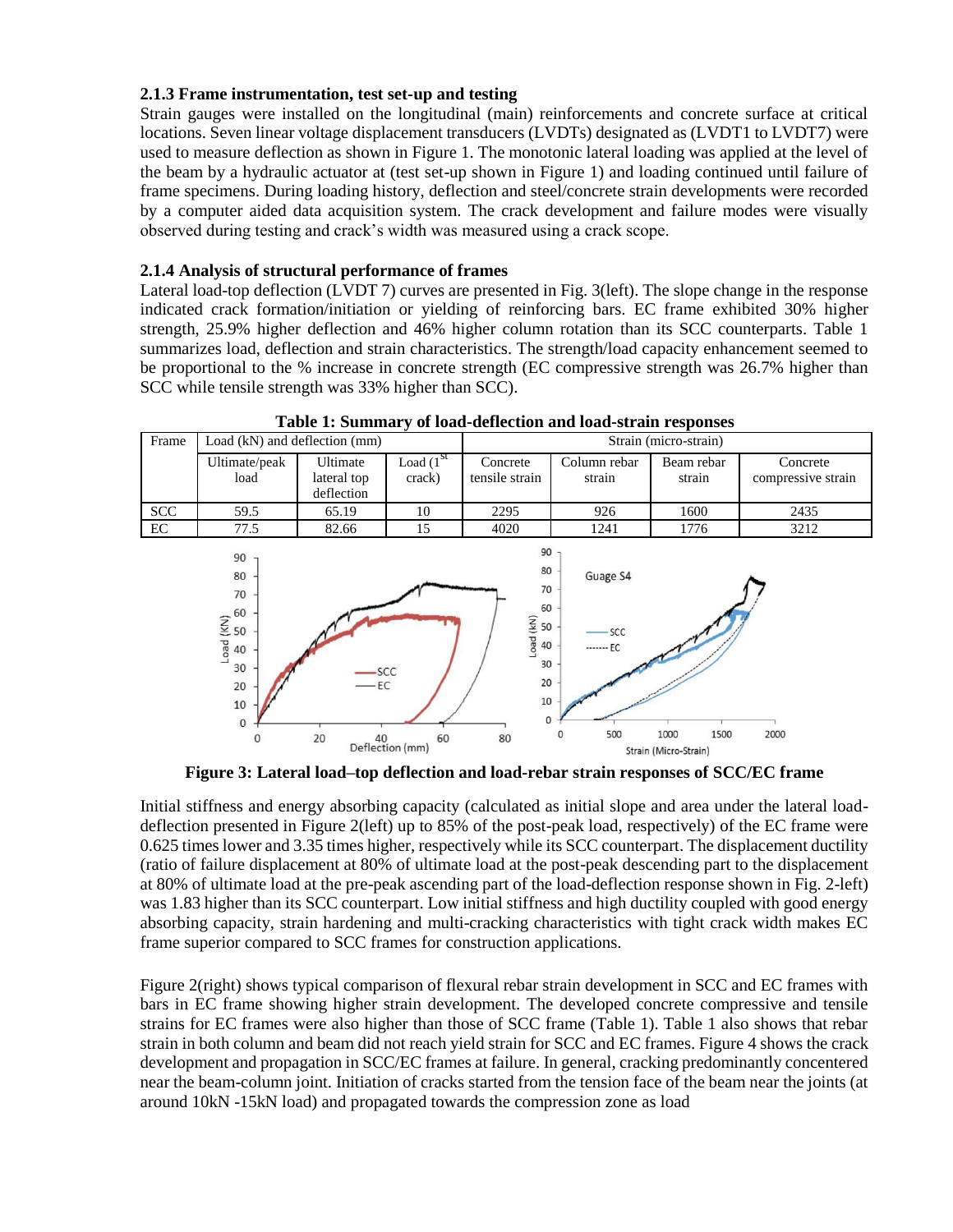increased. Cracks (diagonal) were also extended to column in the joint regions. EC frame exhibited multiple micro-cracking behavior showing extensive hairline cracks in the beams and columns. SCC frames did not show multiple micro-cracking behavior and the zone of cracking is very limited compared to EC with no crack formation along the height of the column or beam length. SCC/EC frames failed due to flexure failure of beam at the joint exhibiting the formation of a major crack extended from the tension face to compression face as shown in Figure 4. Maximum crack widths were limited to 1.8 mm and 0.023mm at failure for SCC and EC frame, respectively. For the frames major cracks were developed in beam near the beam-column joint because of higher moment of inertia in the column. As such, failure due to beam flexure was expected due to weak beam-strong column design concept used in this study which is normally adopted in practical construction.



**Figure 4: Crack development and failure mode of SCC and EC frames**

#### **2.2 Investigation on Link Slab**

The deformed shape and moment distribution due to applied load of a two-span bridge structure with link slab (including an enlarged view of the link slab portion) are schematically shown in Fig. 5(left). Flexural crack formation was expected at the top of the link slab. Link slab specimens were designed to include the distance between the points of inflection in the adjacent spans. The location of inflection point (depending on the stiffness of the link slab) varies between 0 and 20% of the span length.



**Figure 5: Two span bridge showing link slab deformation and link slab showing components**

#### **2.2.1 Geometric dimensions, materials and casting of tested link slabs**

Fig. 5(right) shows the components of a typical link slab. The length of the debond zone (throughout which all shear connectors are removed and a debonding mechanism is placed) is 5.0% of each adjacent bridge span. The length of the link slab is extended 2.5% further into each adjacent span (known as transition zone) to help transfer load from the girders into the link slab through additional shear connectors (Caner and Zia 1998, Lepech and Li, 2009; Zia et al. 1995). Model SCC/EC link slab specimens of 1/4th scale were tested as shown in Fig. 6. The dimensions of the representative full-scale bridge deck were 711 mm (width) and 230 mm (depth). Based on this, a typical ¼ scale link slab model had a total length of 930 mm, width of 175 mm and depth of 60 mm. Link slab specimen had debond zone length (330 mm) equal to roughly 2.5% of both adjacent spans while transition zone length was 150 mm. Three 6 mm bars (reinforcement ratio of 0.01%) were provided as longitudinal reinforcements.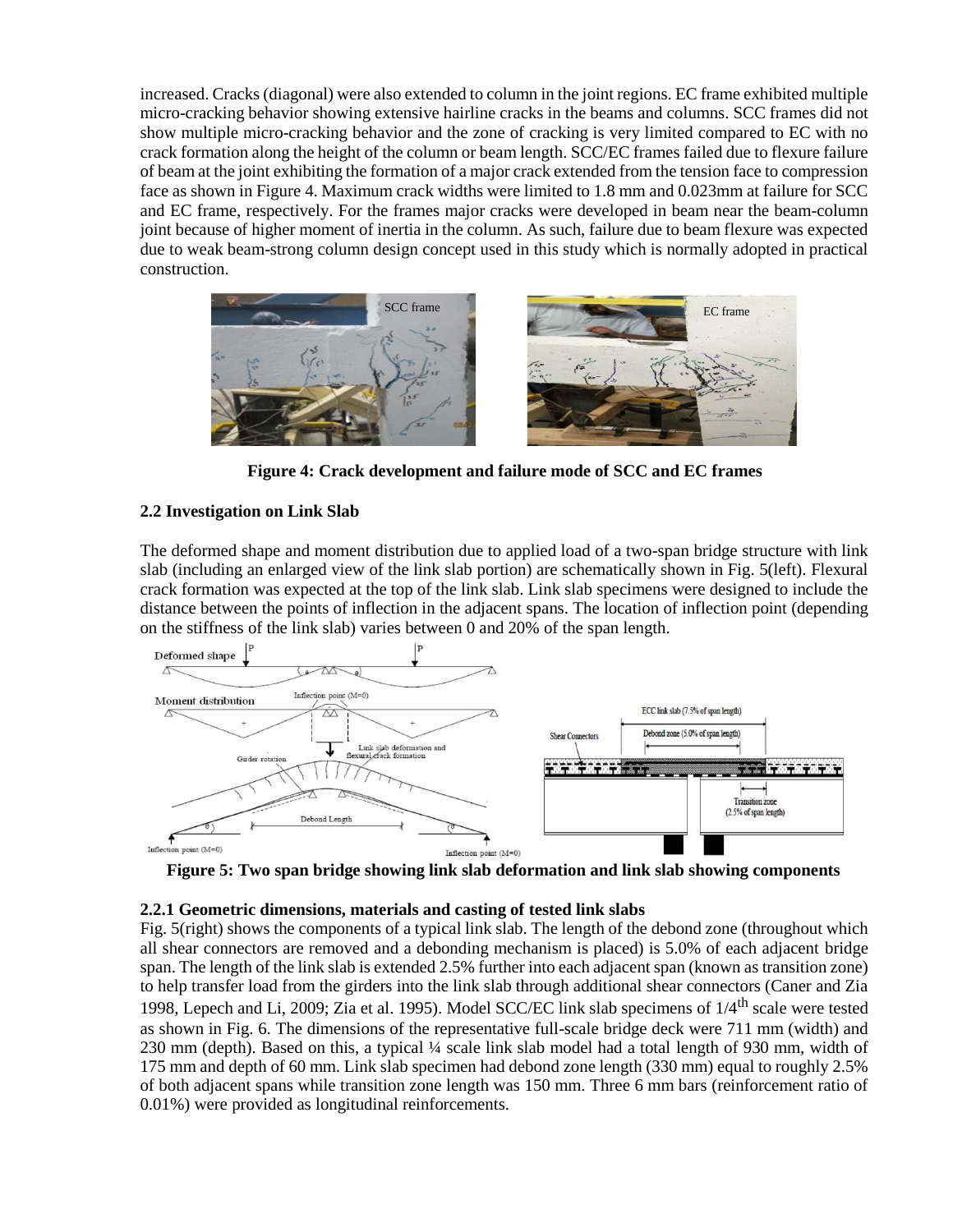Transverse reinforcements were provided with 6 mm bars at 210 mm c/c. Eight 10 mm shear studs were installed in two rows at each end of the steel I-beam connecting concrete deck. Same EC and SCC mixtures described earlier were used to make link slab specimens. For all link slab specimens, adjacent bridge decks (end parts) were cast with SCC. For SCC link slab specimens (LS-SCC), link slab portion was cast with SCC. For EC link slab specimens (LS-EC), link slab portion was cast with EC (Fig. 6).<br>3, 6mm bar #50 mm c/c.



**Figure 6: Geometry and reinforcement details of link slab specimens (Dimensions in mm)**

For all link slabs, the bridge deck part was cast initially and left for setting for 24 hours. After 24 hours, the link slab zone was cast with EC or SCC. Control specimens in the form of cylinders and beams were also cast. Specimens were cured for 28 days at the laboratory conditions while covered with burlap. The relative humidity and the temperature of the laboratory were  $45 \pm 5\%$  and  $24 \pm 2\degree$ C, respectively. Fig. 7 shows link slab specimens after casting. The mean compressive strength of EC and SCC were 46 MPa and 48 MPa, respectively while the mean flexural strength were 7.1 MPa and 5.1 MPa.



**Figure 7: Link slab, test-setup, and instrumentation and failure modes**

# **2.2.2 Test set-up, instrumentation and testing**

Link slab specimens were tested under monotonic loading simulating actual loading and support conditions of the real bridge structure. The test set-up is shown in Fig. 7 where 930 mm long simply supported specimens having effective span of 870 mm were tested, apart. The stain gauges and LVDTs were installed at the centre of the specimen to monitor bar/concrete strain development and displacement. The load was applied through a hydraulic actuator at the centre of the test specimen until failure (Fig. 7). During testing, the load, displacements and strains in concrete and reinforcing steel were monitored along with the observation of crack propagation, failure modes, number of cracks and crack width.

#### **2.2.3 Analysis of structural performance of link slabs**

SCC link slab (LS- SCC) failed due to the formation of one major crack at the centre of the slab while multiple micro-cracks (crack widths remained below 50  $\mu$ m) formed and propagated across the length of the link slab for EC link slab (LS-EC) (Fig. 7). All cracks were observed in the debonding zone only and no crack formed in the deck slab or in the transition zone.

Load-midspan deflection responses of NC and EC link slab specimens showed significant differences (Fig. 8-left). EC link slab clearly showed ductile behaviour with strain hardening as evident from the steady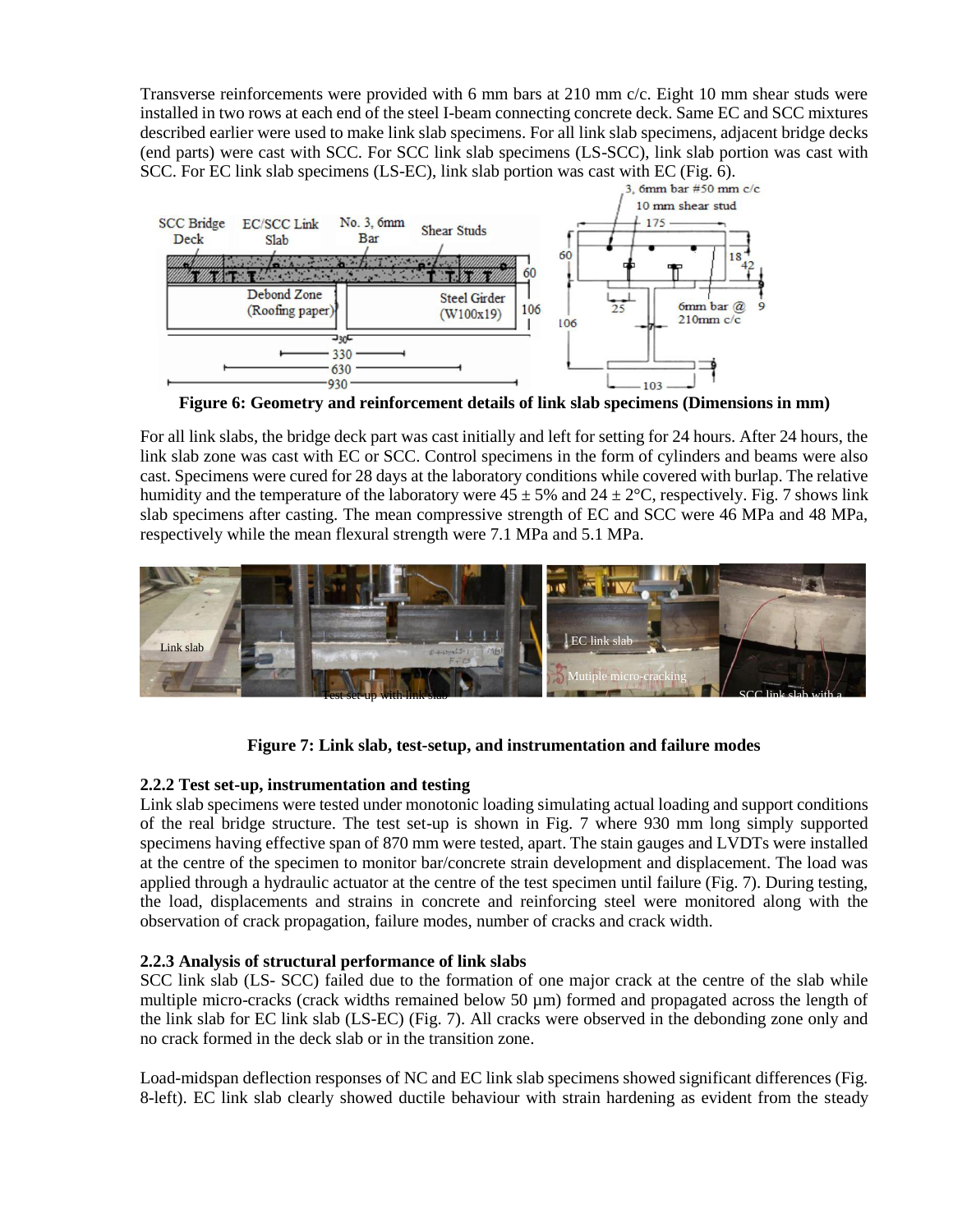increase in deformation with the increase in load. SCC link slab failed to show similar strain hardening behaviour. During the loading history, a sudden drop of load was observed at the first peak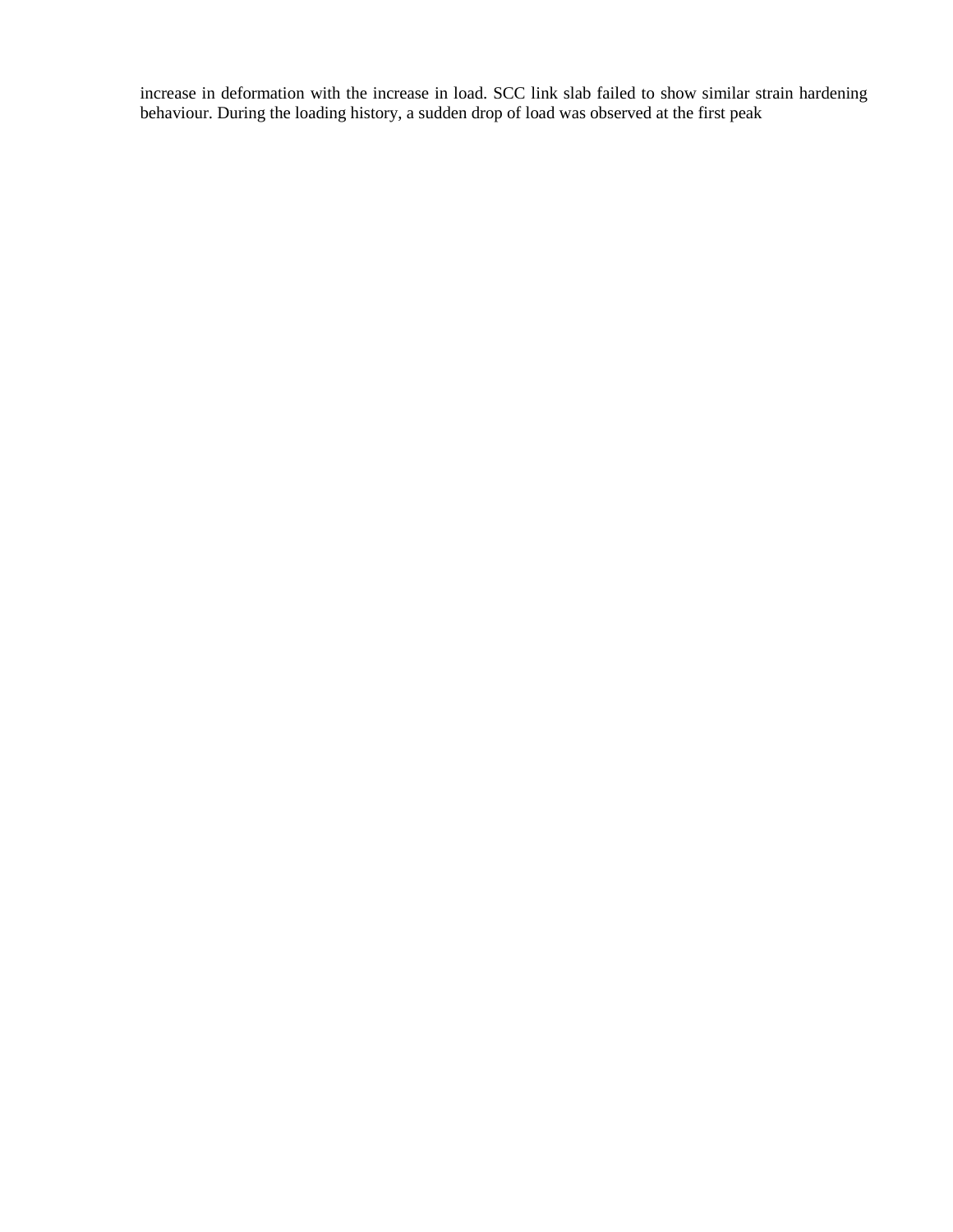followed by the formation of a major crack at the centre in the debonding zone (Fig. 8-left). The load then increased until a second peak was reached with additional deflection. This post-first peak response with large crack width may be associated with the transfer of load to the steel reinforcement (bridging the crack) through steel-NC bond mechanism. The post first peak response in NC link slab associated with single crack formation and large crack width is not acceptable for the link slab application.



**Figure 8: Comparison of load-deflection and load-rebar strain responses of link slabs**

Load-rebar strain response of the SCC link slab in Fig. 8-right) shows sudden transfer of load to steel reinforcement at the onset of major crack development at the centre (at first peak) and subsequent large strain (stress) development in steel at lower load compared to its EC counterpart. Such stress concentrations in the reinforcement are nonexistent even as the EC link slab was experiencing micro-crack damage. Subsequently, the yielding of rebar occurred at higher load in the EC matrix compared with NC matrix as evident from rebar strain development (Fig. 8-right). The superior strain hardening capacity of EC link slab can be attributed to the absence of shear lag between reinforcing bars and the surrounding VA-EC while the fracture of NC causes unloading of concrete and transfer of load to the reinforcement resulting in high interfacial shear/bond forces causing failure.

The ultimate load of EC link slab (10.7 kN is much higher than that of NC (first peak of 4.8 kN and 2<sup>nd</sup> peak 6.14 kN- Fig 7-left). Based on first peak, the ductility (strain hardening capacity) of the EC links slab is significantly higher as evident from the large deflection of 11.2 mm compared to only 1.9 mm of SCC. The energy absorbing capacity of EC link slab (calculated by the area under the load-deflection curve) was 124 joules compared to 56 joules of its SCC counterpart. While in terms of cracking, EC link slab developed 48 micro-cracks compared to one major crack in SCC link slab.

# **3. Conclusions**

The following conclusions are drawn from the study:

EC flexural frames showed better performance compared to their SCC counterparts in terms of ductility (83% higher), ultimate load capacity (30% higher), micro-cracking characteristics with tight crack width less than 100μm and strain-hardening behavior due to fiber bridging.

EC link slabs exhibited superior strain hardening behavior over their SCC counterparts. The inferior strain hardening capacity of SCC link slab can be attributed to the brittle fracture of SCC causing high interfacial shear and subsequent rebar-concrete interfacial bond forces. This resulted in higher rebar strain in SCC link slab (at lower load level). On the other hand, formation of micro-cracks in EC due to fire bridging action reduces rebar strain leading to stable strain hardening behaviour suitable for link slab applications.

Over all, EC frames and link slabs showed better performance in terms of higher ultimate strength, higher ductility, better energy absorption capacity, large number of micro-crack formation and small

crack width development compared with their SCC counterparts.

The study confirmed the viability of constructing link slabs and frames using EC to construct joint-free bridge decks and buildings with enhanced structural performance.